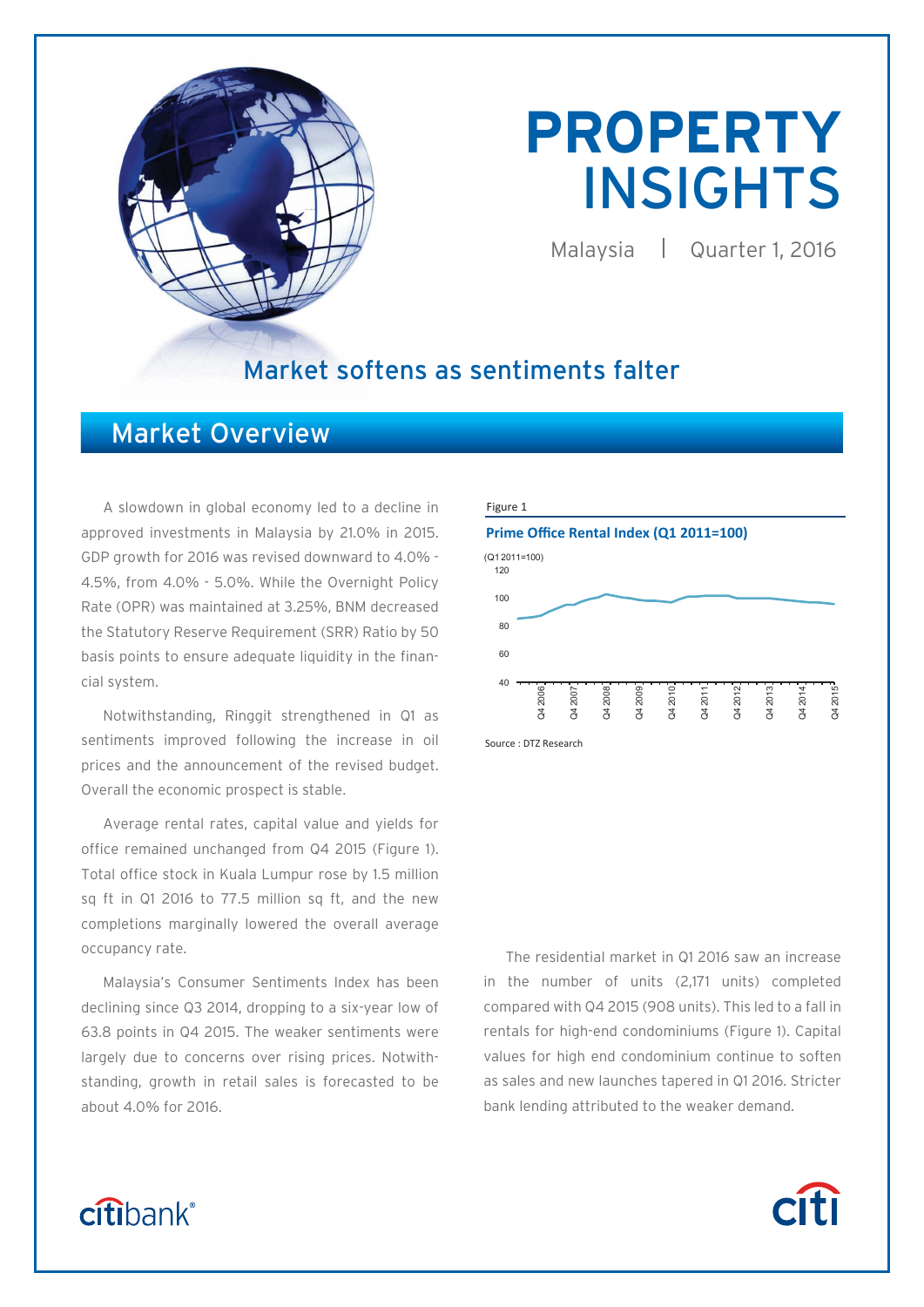## Trends & Updates

## Economic Overview

#### **Malaysia recorded 5.0% GDP growth in 2015**

The Malaysian economy expanded by 5.0% y-o-y in Q4 2015, which was less than -6.0% in Q4 2014 (Figure 2). Despite a 2.1% expansion in demand from the public sector, private domestic demand saw slower growth (2015: 6.1%, 2014: 7.9%) and net exports contracted by 3.7%.

On the supply side, the construction sector was the main economic driver in 2015, with an annual growth of 8.2%, followed by the services sector which expanded by 5.1%.

#### **Approved investments declined by 21% in 2015**

Malaysia attracted RM186.7 billion worth of investments in 2015, 21.0% lower than the RM235.9 billion recorded in 2014. Domestic investors continued to dominate in 2015 with RM150.6 billion of capital outlay, whereas foreign investors committed RM36.1 billion. The services sector remained the leading contributor with 58.0% share of total investments, followed by manufacturing sector (40.0%) and the primary sector (2.0%).

The decline in approved investments can be attributed to the global economic headwinds and political uncertainty in Malaysia. Investments in the services sector fell by 28.0% due to a drop in value of real estate projects, whereas the primary sector contracted by 74.0% due to the sharp downturn in oil and commodity prices. Nevertheless, the manufacturing sector continued to attract investments, which increased by 4.0% in 2015. Companies were attracted to Malaysia because of its increased connectivity through Asian Economic Community (AEC) and China's "One Belt, One Road" initiative. Malaysia was also ranked 24th out of 144 economies in the WEF Global Competitiveness Ranking 2015/2016 for infrastructure. The bulk of the investments came from petroleum products, natural gases, E&E, transport equipment and

#### Figure 2

**GDP growth and unemployment rate**



Source: Bank Negara Malaysia, Department of Statistics Malaysia, DTZ Research

non-metallic mineral products as the costs of living and operation are lower.

#### **GDP growth for 2016 revised**

The Government has revised its budget amid the decline in oil prices. The revised budget is now based on oil price projection of US\$30 to US\$35 per barrel, as compared with US\$48 which the initial budget was based on. The target for fiscal deficit, however, remains unchanged at 3.1% of GDP. This has attracted positive comments from the rating agencies. GDP growth for 2016 is now projected at 4.0% - 4.5%, as opposed to the earlier projected 4.0% - 5.0%.

In its bid to boost private consumption, the Government has announced that employees' contribution to the Employees Provident Fund (EPF) will be reduced by 3.0% from March 2016 to December 2017. This is expected to increase private sector expenditure by RM8 billion.

#### **Inflation is set to moderate**

Headline inflation averaged 2.1% in 2015. For the year 2016, inflation is expected to moderate as low energy and commodity prices will mitigate the impact of adjustments in administered prices and the weaker Ringgit.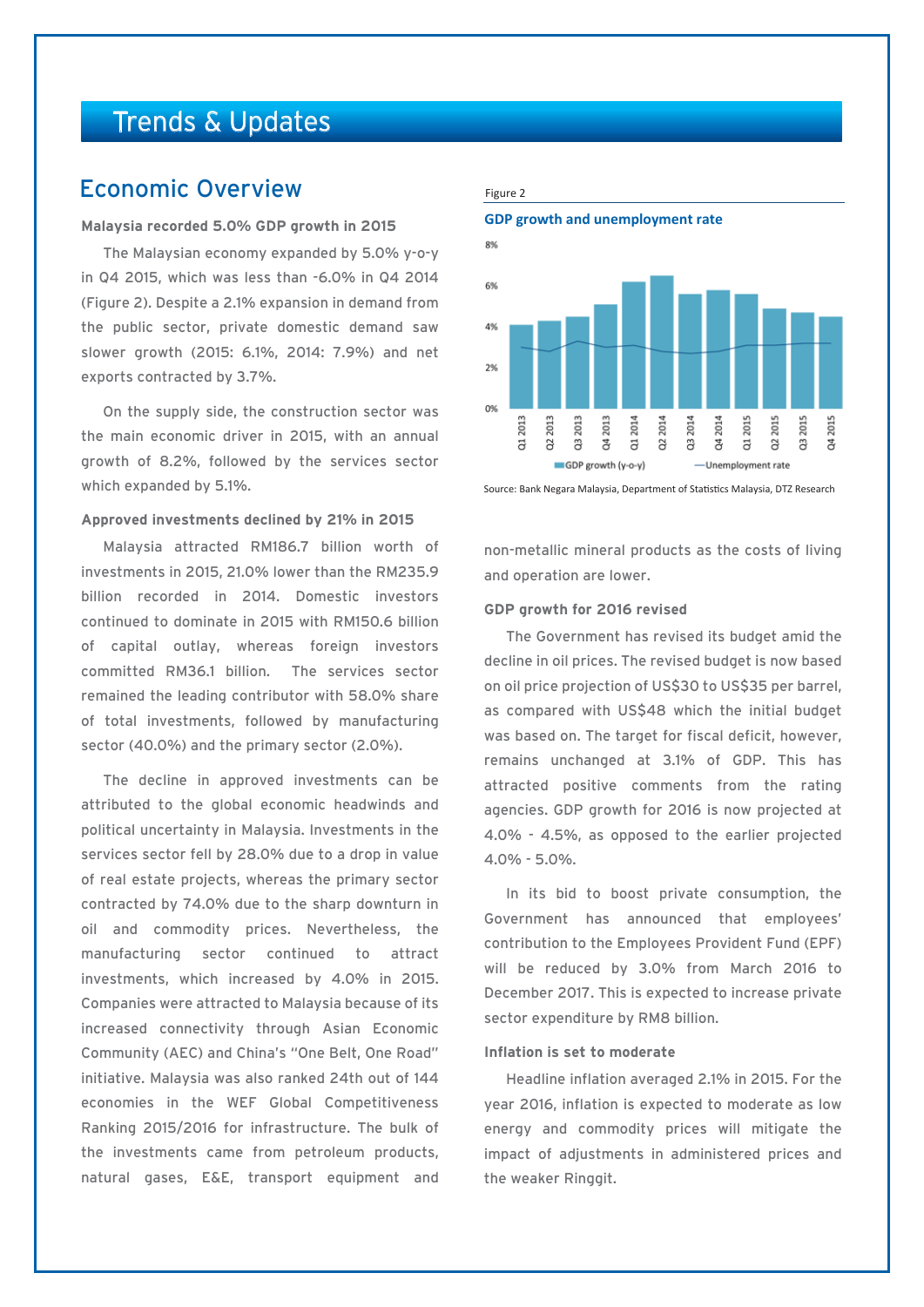#### **BNM decreased SRR by 0.5%**

Bank Negara Malaysia (BNM) has decreased the Statutory Reserve Requirement (SRR) Ratio from 4.0% to 3.5%, with the objective of ensuring adequate liquidity in the financial system. Analysts expect that this measure will inject at least RM6 billion to the system.

## Residential

#### **Significant new completion in Q1 2016**

The number of completions in Q1 2016 reached 1,053, surpassing that in Q4 2015. Nevertheless, it was fewer than in the same period last year. Some of these completed developments included Platinum Victory Face Project (733 units) on Jalan Sultan Ismail and KL Trillion (320 units) on Jalan Tun Razak. They were launched at about RM1,000 per sq ft and RM1,350 per sq ft respectively. An additional 6,708 condominium units are slated to complete from Q2 to Q4 2016 (Figure 3). The pending completions for the rest of 2016 will place some downward pressure on capital and rental values, especially in the city centre.

Amongst the major developments expected to be completed in 2016 are The Sentral Residences (722 units: KL Sentral) and The Ritz-Carlton Residences (300 units: Jalan Sultan Ismail).

#### **High-end condominium market registered drop in both rental and capital values**

Average rents of high-end condominiums in Kuala Lumpur eased by 3.5% to RM3.21 per sq ft per month in Q1 2016 from RM3.33 per sq ft per month in Q4 2016 (Figure 4). New completions and retrenchment, especially in the Oil and Gas sector, contributed to the decline in rents.

In contrast, prices are stickier, as average prices decreased marginally by 0.3% in Q1 2016 q-o-q to RM753 per sq ft from RM755 per sq ft in Q4 2015.

#### **Ringgit appreciated against the US Dollar by 4.7%**

The Ringgit strengthened in Q1, as sentiments improved given the revised budget and the appreciation in oil prices. Between 1 January and 14 March 2016, the Ringgit appreciated against the US dollar by 4.7%. Apart from the US dollar, the Ringgit also appreciated against the Pound Sterling (7.5%), Euro (2.7%), Australian Dollar (1.0%) and Singapore Dollar (1.8%). However, it depreciated against the Japanese Yen by -0.8%.

#### Figure 3



**Future supply of high-end condominiums in Kuala Lumpur**

Figure 4

#### **Rental and price indices of high-end condominiums in Kuala Lumpur**



Source : DTZ Research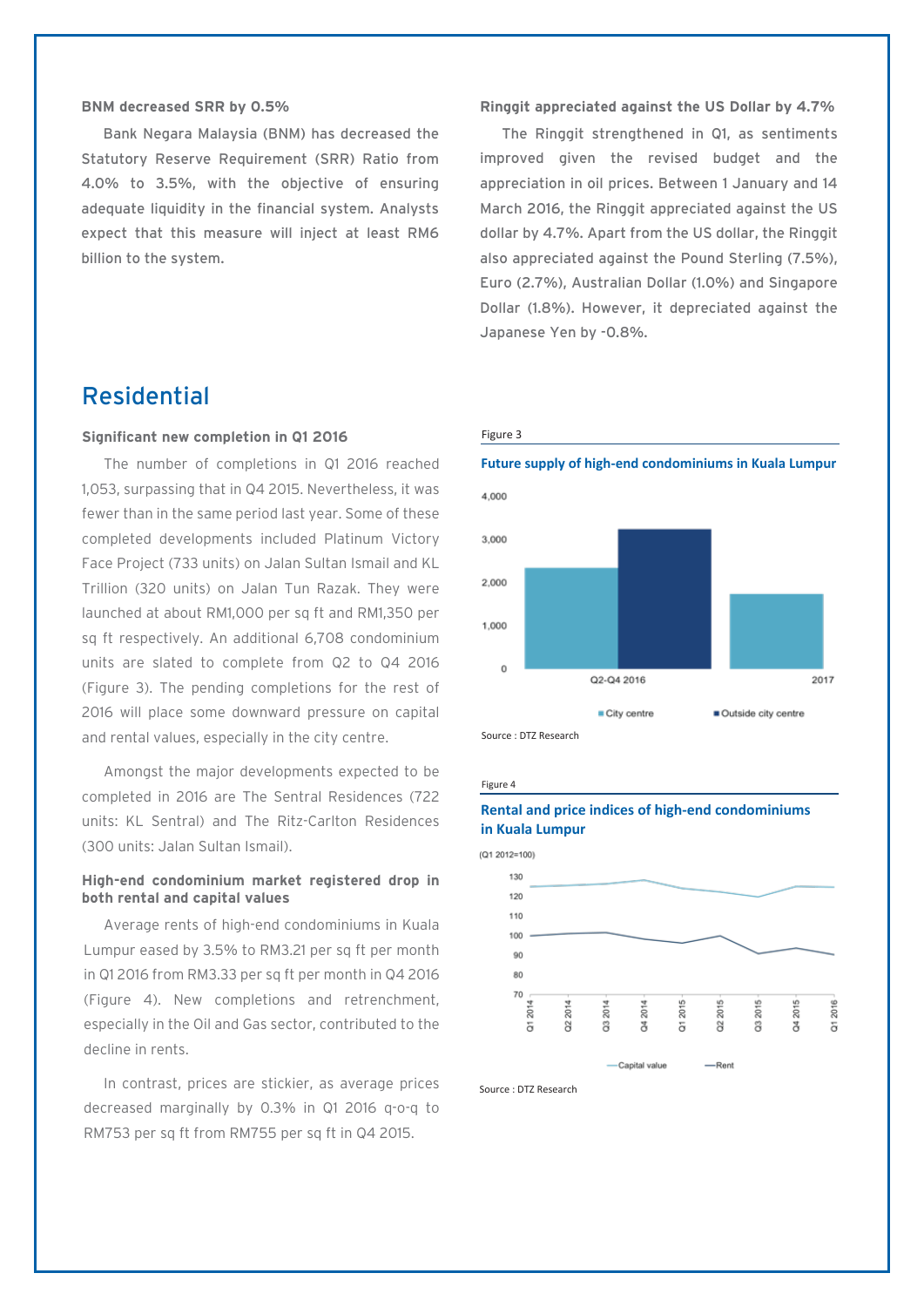In Q1, one notable newly launched project was 8 Kia Peng Residences in Jalan Changkat Kia Peng. It is developed by I-Bhd group, the master developer for the 72 acre i-City 'Ultrapolis' development in Shah Alam. The 50 storey luxury residential tower will house 442 units with built up area of between 718 sq ft. and 7,824 sq ft. The selling price starts from RM2,300 per sq ft.

The other notable new launch was the high-rise residential project in Mont Kiara. The proposed development is jointly developed by Agile Real Estate Development and PJD Group. The Agile Mont Kiara is offering 813 units via its 11 towers (8-44 storeys tall). The floor area for each unit ranged between 1,162 sq. ft. and 5,037 sq ft. The average unit price during the launch was about RM950 per sq ft.

## Retail

#### **Weakening consumer confidence**

In Q4 2015, Consumer Sentiments Index continued to slip to a record low of 63.8 points from 70.2 points in Q3 2015. Malaysians remained cautious in spending, as their sentiments were clouded by subdued economic and employment outlook and concerns regarding cost of living.

According to Retail Group Malaysia (RGM) in December 2015, Malaysia's retail industry had yet to recover from the imposition of Goods & Services Tax (GST). Problems with the retail sector were compounded by the unexpected and significant weakening of the Ringgit.

The growth rate for overall sales from January to September 2015 was recorded at only 1.0% compared with 4.8% in 2014 for the same period. RGM projected the retail sales growth rate in 2016 to be 4.0%, which will bring sales to RM100.6 billion. Retail sales over the Chinese New Year in Q1 was, however, reportedly disappointing and the announced retrenchment, although moderate in numbers, by Petronas casted a pall on sentiment. Some 38,500 workers were retrenched in 2015.

More developers are offering rebates to offload unsold stock that have been accumulating from past launches. This is especially so for nearly-completed projects. Additionally, developers are phasing out their launches. Even though the Chinese New Year offered an opportunity to offer auspicious cash ang pows promotions, there are not many units launched.

#### **Market remains uncertain amid slower macroeconomy**

Sales and new launches continued to be slower, although reasonably priced projects at choice locations continue to attract demand. Buyers were more cautious amid the slower macro-economy. Stricter bank lending further dampen demand for residential properties.



#### Table 1

#### **Selected upcoming retail malls in Klang Valley**

| Name of development    | <b>Est Area</b><br>(NLA, sqft) | Est year of<br>completion |
|------------------------|--------------------------------|---------------------------|
| <b>Empire City</b>     | 1,500,000                      | 2016                      |
| MyTown                 | 1,100,000                      | 2016                      |
| The Two                | 1,350,000                      | 2017                      |
| <b>KSL City Mall 2</b> | 2,200,000                      | 2017                      |
| Tropicana Gardens Mall | 1,000,000                      | 2018                      |

Source : DTZ Research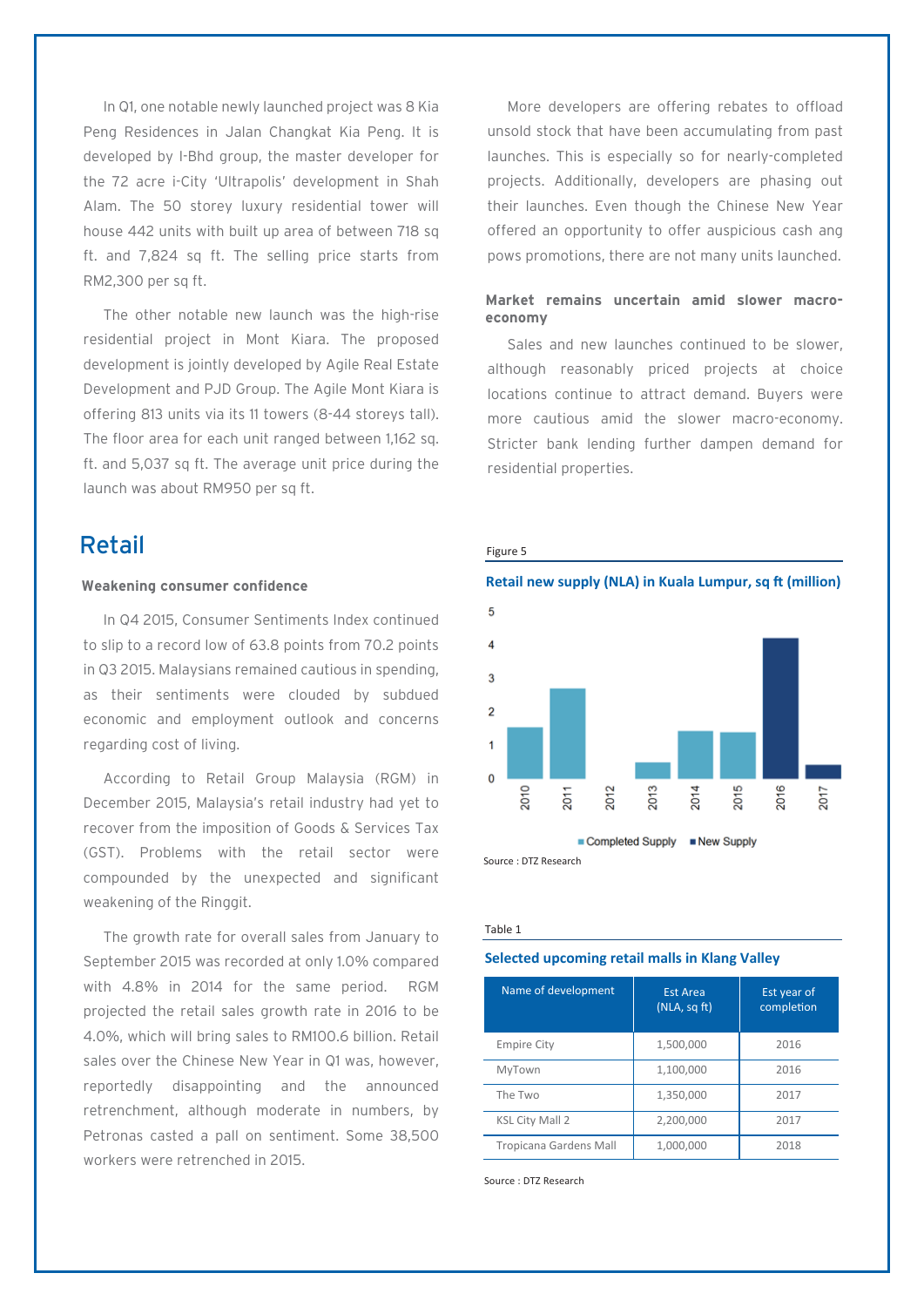#### **More malls despite softer retail sector**

The opening of Da:mén USJ and AEON Shah Alam added 400,000 sq ft and 650,000 sq ft of NLA respectively. The opening of the malls brings the retail stock outside Kuala Lumpur to 30.59 million sq ft. Retail stock in Kuala Lumpur stood at 25.82 million sq ft with the opening of the 300,000 sq ft M3 Mall in Setapak (Figure 5). In 2016, more malls are expected to open despite the softer retail sector. This includes Empire City, which will add 1.5 m sq ft of NLA (Table 1).

In Q1 2016, the occupancy rate for retail malls in Kuala Lumpur dropped to 89.9% from 90.4% in Q4 2015, reflecting the challenging retail landscape. Squeezed between higher operating costs and lower revenue, more retailers are expected to close marginal outlets. To retain and attract retailers, landlords are offering rebates, and longer leases for the newer malls. Rental growth is anticipated to moderate for existing malls and more leasing incentives are expected to be offered for the forthcoming malls.

## **Office**

#### **1.5m sq ft of NLA was completed in Q1 2016**

Total office stock in Kuala Lumpur is approximately 77.5 million sq ft as at Q1 2016 (Figure 6). About 1.5 million sq ft of the office supply was completed in Q1, after the completion of three office developments, namely KL Trillion, Damansara City, and Menara Bangkok Bank. There will be about 3 million sq ft more of office space slated to complete in the remaining 2016.

There was a termination in Q1, with Menara Tun Razak (NLA: 343,000 sq ft) at Jalan Raja Laut completing its demolition works in January 2016. The building will make way for two adjacent Grade A office towers, which are expected to be 42-storey and 18-storey high respectively and have a combined GFA of 2.1 million sq ft.

#### **More outlet centres to be opened**

Outlet centres, which offer many luxury brands and designer stores, are getting more popular in Malaysia. The existing outlet centres include Mitsui Outlet Park KLIA Sepang, Johor Premium Outlet and Freeport A'Famosa Outlet. The success of these outlet centres is closely linked to the growth of tourism. The government is ramping up its efforts to revive the Chinese tourist market by providing visa free entry to support the hotel and retail industry.

Pipeline projects such as Kuala Lumpur International Outlets (KLIO) in Putrajaya, Genting Premium Outlet (GPO) in Genting Highlands, and Design Village Penang in Batu Kawan, Penang are expected to become new retail attractions in Malaysia.



Source : DTZ Research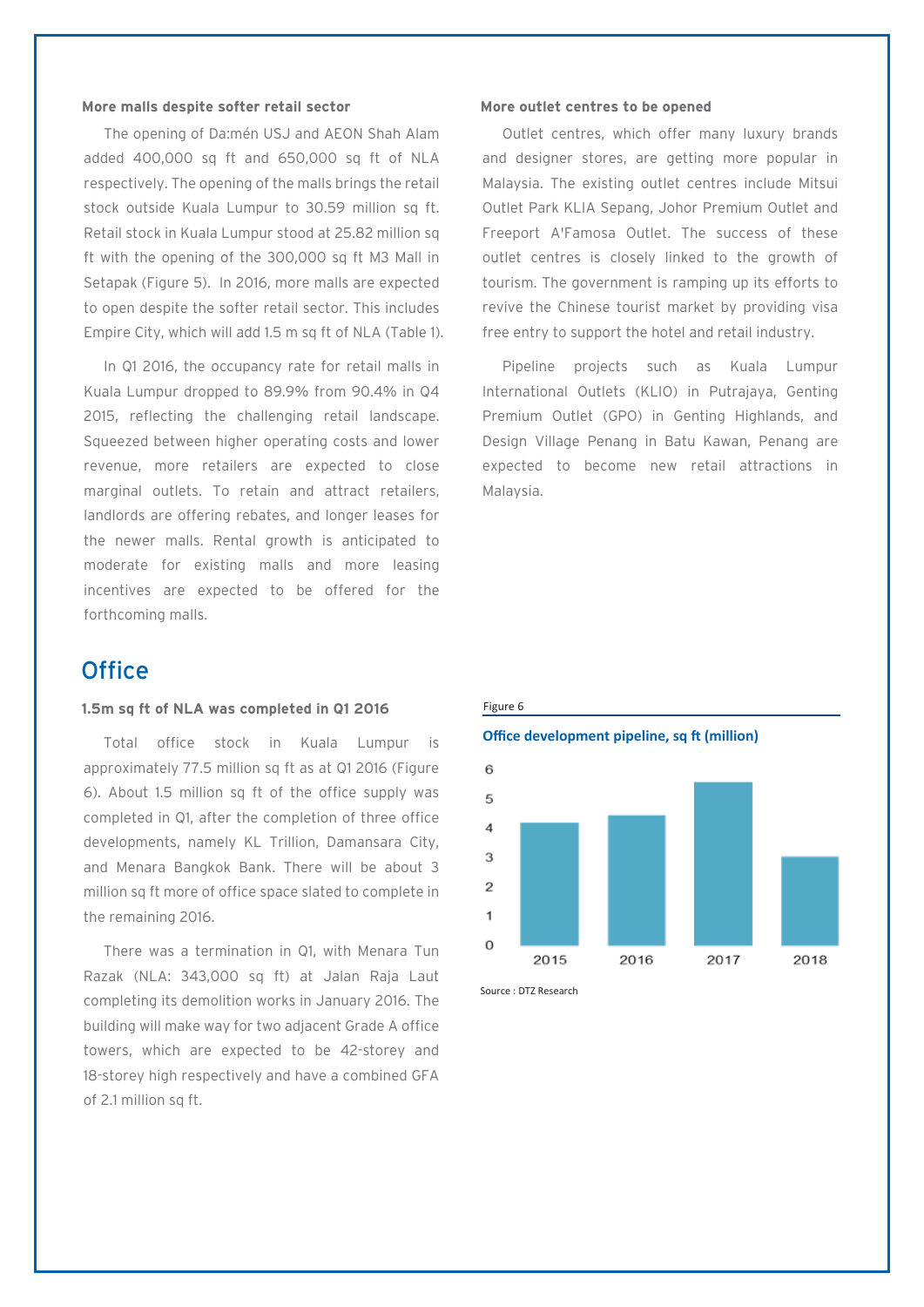#### **Marginal drop in occupancy despite new completions of new buildings**

The average occupancy rate in Q1 2016 eased marginally to 79.2% in Q1 2016 from 80.7% in Q4 2015 (Figure 7). The completions of office buildings outstripped the growth in demand, which exerted some downward pressure on the occupancy rate. The new completions, including the aforementioned three buildings, dampen the overall occupancy rate as they are new to the market. They have yet to secure strong commitments from tenants. Nevertheless, several office buildings in Kuala Lumpur recorded healthier occupancy. Additionally, consolidation in the oil and gas industry led some firms to relocate from Singapore to Kuala Lumpur to manage costs, especially given the slump in value of the Ringgit in 2015. Moreover, some companies cited the advantage of being closer to customers in Malaysia's offshore oil and gas sector. Businesses that have relocated to Kuala Lumpur include McDermott, Technip and Subsea 7. Nevertheless, the increase in demand from the cross-border relocation of companies cannot offset the giving up of space from other oil companies, such as Exxon Mobil, that saw retrenchment.

Overall office capital value maintained at RM933 per sq ft in Q1 2016. The sole notable office transaction in Q1 2016 was the disposal of Dijaya Plaza (NLA: 156,488 sq ft). It was transacted at RM895 per sq ft with rental rates staying at RM6.12 per sq ft as per Q4 2015 (Figure 8), the average yield remained stable at 6.25%.

In Q1 2016, Merdeka PNB181 was officially launched. The mixed-use development will be the tallest building in Malaysia when completed in 2024, and will have 82 floors of office. The building will be mainly occupied by the PNB Group. With another major brownfield project, Bukit Bintang City Centre, launched in Q1, the city fringe will have the capacity to be a new business hub.

#### Figure 7





Figure 8





Source : DTZ Research

Nevertheless, due to slower growth, the unabated new supply continues to be a concern in the market and rental and occupancy rate are expected to ease.

#### **Reliance may shift towards MNCs**

Sentiments on the Malaysian economy are set to strengthen in 2016 in light of the recovering oil price and Ringgit. Foreign investors, who previously adopt a wait-and-see approach, are likely to enter the market. With more foreign entities setting up their offices in Kuala Lumpur, the impact of the new completions will lessen.

Looking forward, office rental growth is forecasted to moderate throughout the rest of 2016, and tenants will have more affordable options.